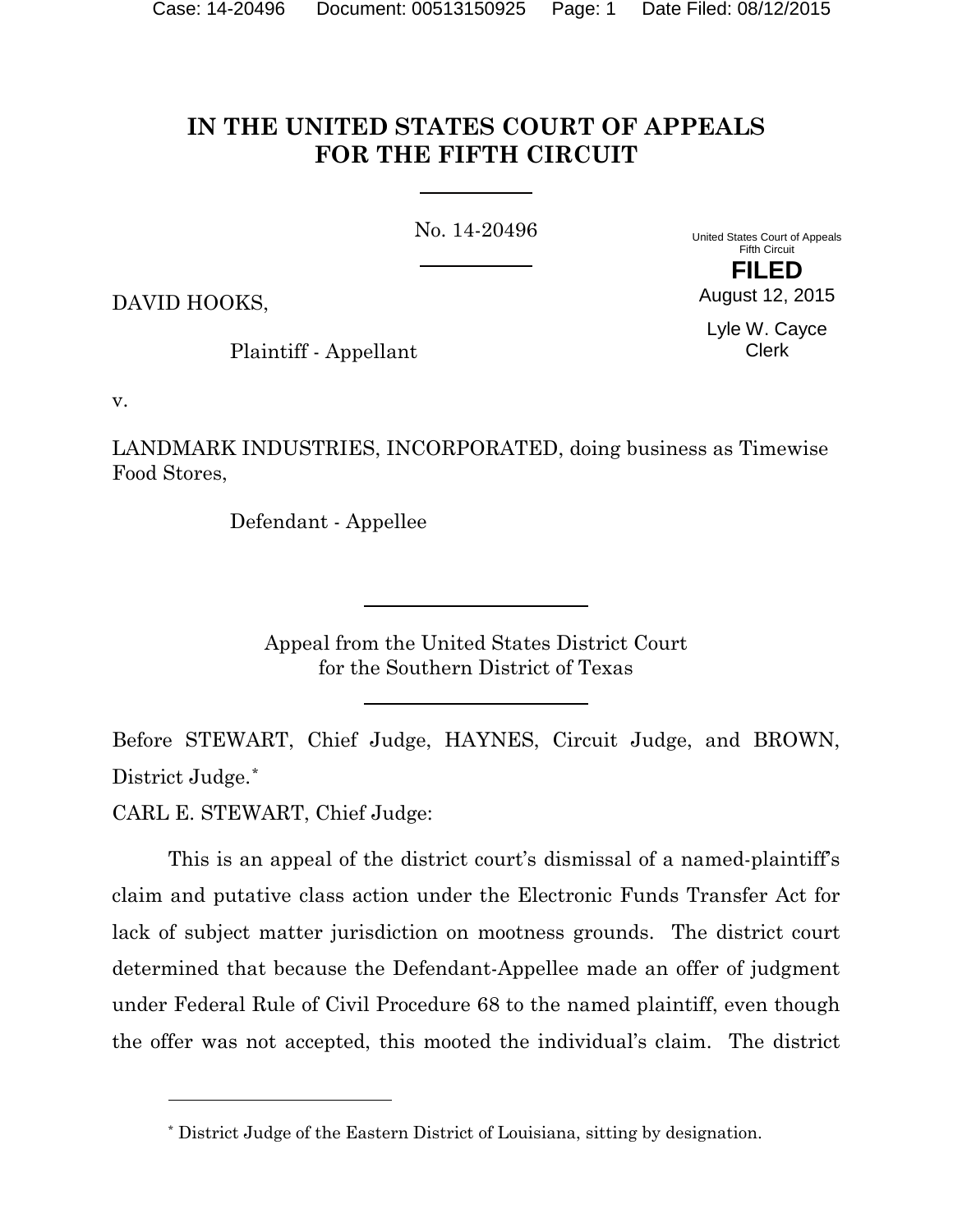$\overline{a}$ 

### No. 14-20496

court determined that because a motion for class certification was not filed before the offer, the class action was mooted as well. Because we hold that an unaccepted offer of judgment cannot moot a named-plaintiff's claim in a putative class action, we REVERSE and REMAND.

**I**

Plaintiff-Appellant David Hooks (Hooks) made one withdrawal from his checking account at an automated teller machine (ATM) operated by Defendant-Appellee Landmark Industries, Inc. (Landmark) on November 12, 2011. Landmark charged Hooks \$2.95 for the withdrawal but did not post notice on or at the ATM to inform customers that a fee would be charged for its use. Hooks sued Landmark in the Southern District of Texas on January 18, 2012, seeking statutory damages for alleged violations of the Electronic Funds Transfer Act (EFTA), 15 U.S.C. § 1693, *et seq.*, and filed his first amended complaint on March 12, 2012. Landmark answered on March 26, 2012. On May 4, 2012, the court held a status conference and set September 7, 2012, as the deadline to file a motion for class certification.

Shortly thereafter, on June 18, 2012, Landmark tendered an offer of judgment to Hooks under Federal Rule of Civil Procedure 68 (Rule 68). Under this offer, Landmark proposed to settle the statutory damage claim for \$1,000, the maximum allowable statutory damages for his individual claim. *See* 15 U.S.C. § 1693(a)(2)(A). Landmark also offered to "pay costs accrued and reasonable and necessary attorney fees, through the date of acceptance of the offer, as agreed by the parties, or to be determined by the court if agreement cannot be reached." The deadline to accept under the offer was 15 days after service.[1](#page-1-0) Hooks did not accept the offer and instead filed a motion to strike the

<span id="page-1-0"></span><sup>&</sup>lt;sup>1</sup> Rule 68 allows a party to accept an offer of judgment within 14 days of service. Fed.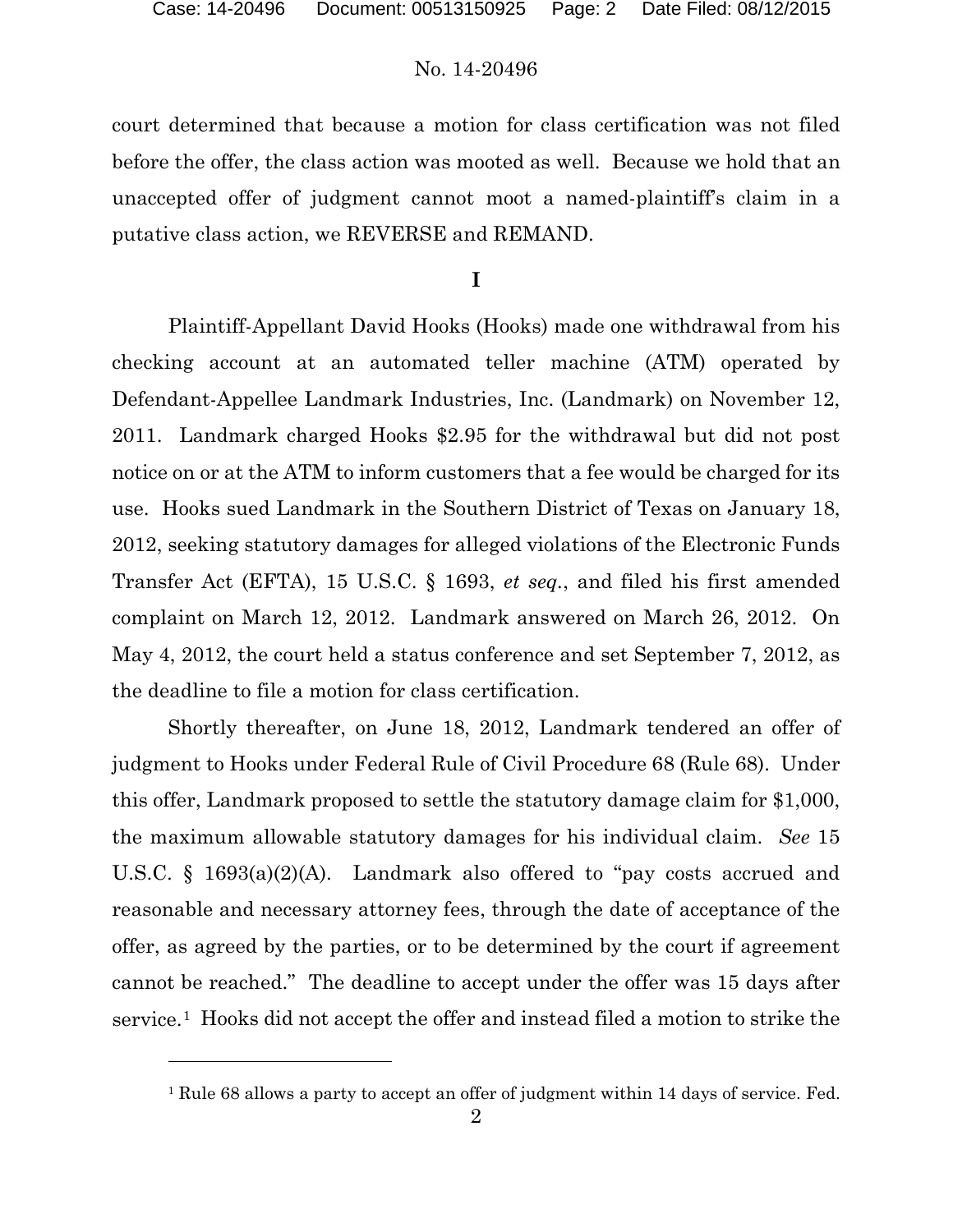offer of judgment on June 28, 2012. The district court denied the motion to strike on September 28, 2012.

On September 7, 2012, before the district court denied the motion to strike, Hooks sought an extension of the deadline to file a motion for class certification. On October 5, 2012, the court granted the extension and Hooks filed his motion for class certification. That same day, Landmark filed a motion to dismiss for lack of subject matter jurisdiction under Federal Rule of Civil Procedure 12(b)(1). The case was referred to the magistrate judge, who recommended the motion for class certification be granted and the motion to dismiss be denied as moot. The district court adopted the magistrate judge's recommendation, certifying the class and denying the motion to dismiss on July 30, 2013.[2](#page-2-0) On March 25, 2014, Landmark filed a second motion to dismiss for lack of subject matter jurisdiction, arguing that Hooks's individual claim and the class action suit were mooted by the unaccepted Rule 68 offer. The district court granted the motion to dismiss and vacated its prior order. Hooks appealed.

#### **II**

"A case is properly dismissed for lack of subject matter jurisdiction when the court lacks the statutory or constitutional power to adjudicate the case." *Home Builders Ass'n of Miss., Inc. v. City of Madison, Miss.*, 143 F.3d 1006, 1010 (5th Cir. 1998) (citation omitted). "When reviewing a dismissal for lack of subject matter jurisdiction, we review factual findings for clear error and

 $\overline{a}$ 

R. Civ. P. 65(a).

<span id="page-2-0"></span><sup>2</sup> The district court certified a class for: "All non-customers who made an electronic fund transfer, from an account used primarily for personal or household purposes, between November 12, 2010, through [the date on which Defendant came into compliance with the ATM Fee posting requirements of the EFTA], at the ATM operated by Defendant at 1200 League Line Road, Conroe, Texas, and who were charged a 'Terminal Fee.'"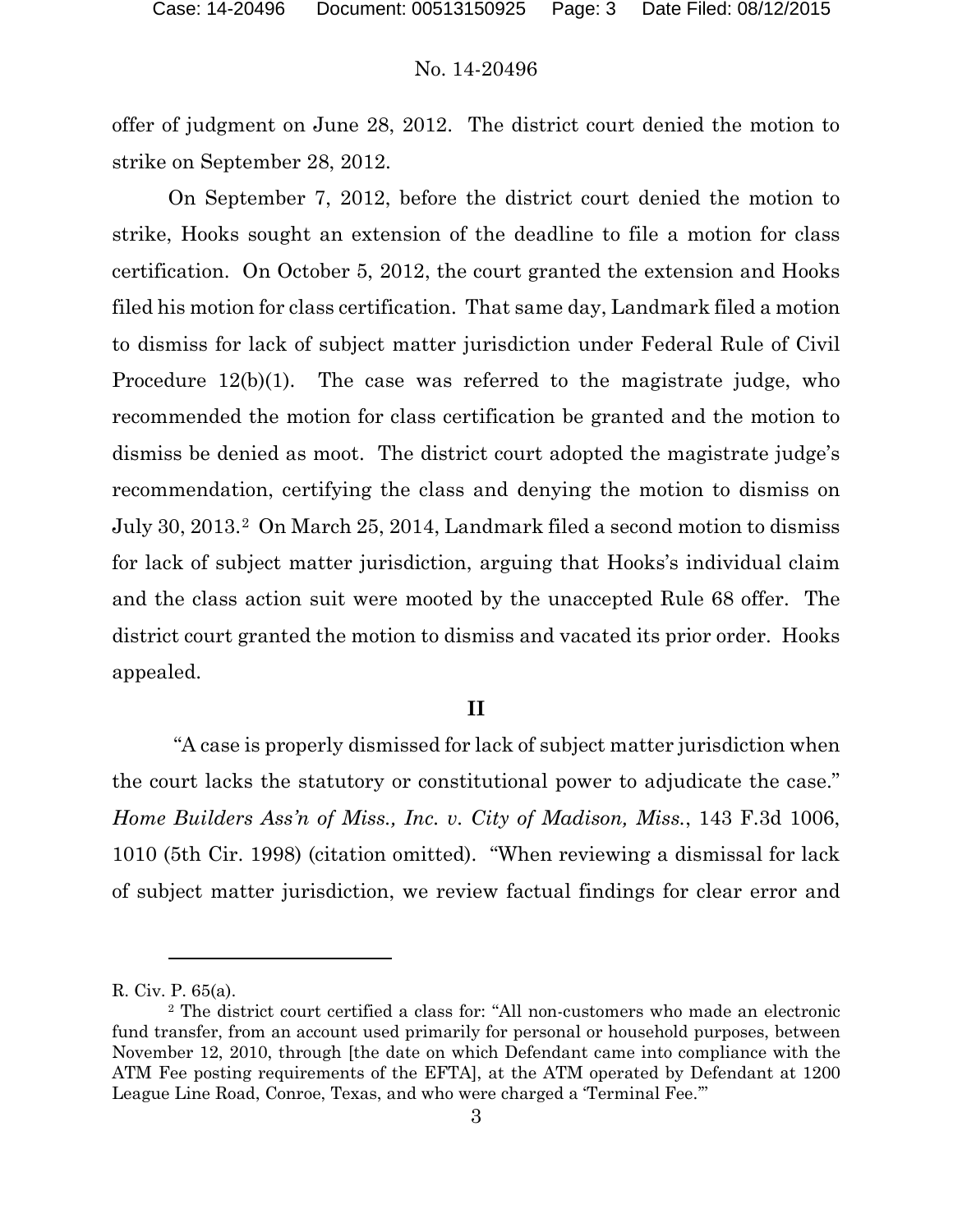legal conclusions *de novo*." *Funeral Consumers Alliance, Inc. v. Serv. Corp. Intern.*, 695 F.3d 330, 336 (5th Cir. 2012) (citation omitted).

As a preliminary matter, Hooks argues that the Rule 68 offer was not a complete offer of judgment because it only included reasonable attorney fees accrued through the date of the offer. Hooks urges that a complete offer should include post-offer fees—for example, those incurred litigating the "reasonableness" of already-accrued fees if the parties should fail to reach an agreement. Landmark responds that the offer is not required to include these fees in order to provide complete relief.[3](#page-3-0) 

In a successful case to enforce EFTA liability, a violator of the EFTA is liable for "the costs of the action, together with a reasonable attorney's fee as determined by the court." 15 U.S.C.  $\S$  1693m(a)(3). Rule 68 states that "a party defending against a claim may serve on an opposing party an offer to allow judgment on specified terms, with the costs then accrued." Fed. R. Civ. P. 68(a). "An incomplete offer of judgment—that is, one that does not offer to meet the plaintiff's full demand for relief—does not render the plaintiff's claims moot." *Payne v. Progressive Fin. Servs., Inc.*, 748 F.3d 605, 607 (5th Cir. 2014). If an incomplete offer is made, "the plaintiff maintains a personal stake in the outcome of the action, the court is capable of granting effectual relief outside the terms of the offer, and a live controversy remains." *Id.*

Our court has not ruled on the issue of whether an offer of judgment is complete when it includes cost incurred up to the offer date but not thereafter.

l

<span id="page-3-0"></span><sup>3</sup> Landmark also argues that Hooks waived this argument by not raising it in the district court. However, we need not determine whether the argument was waived because even assuming the offer was complete, Hooks still prevails for the reasons stated below.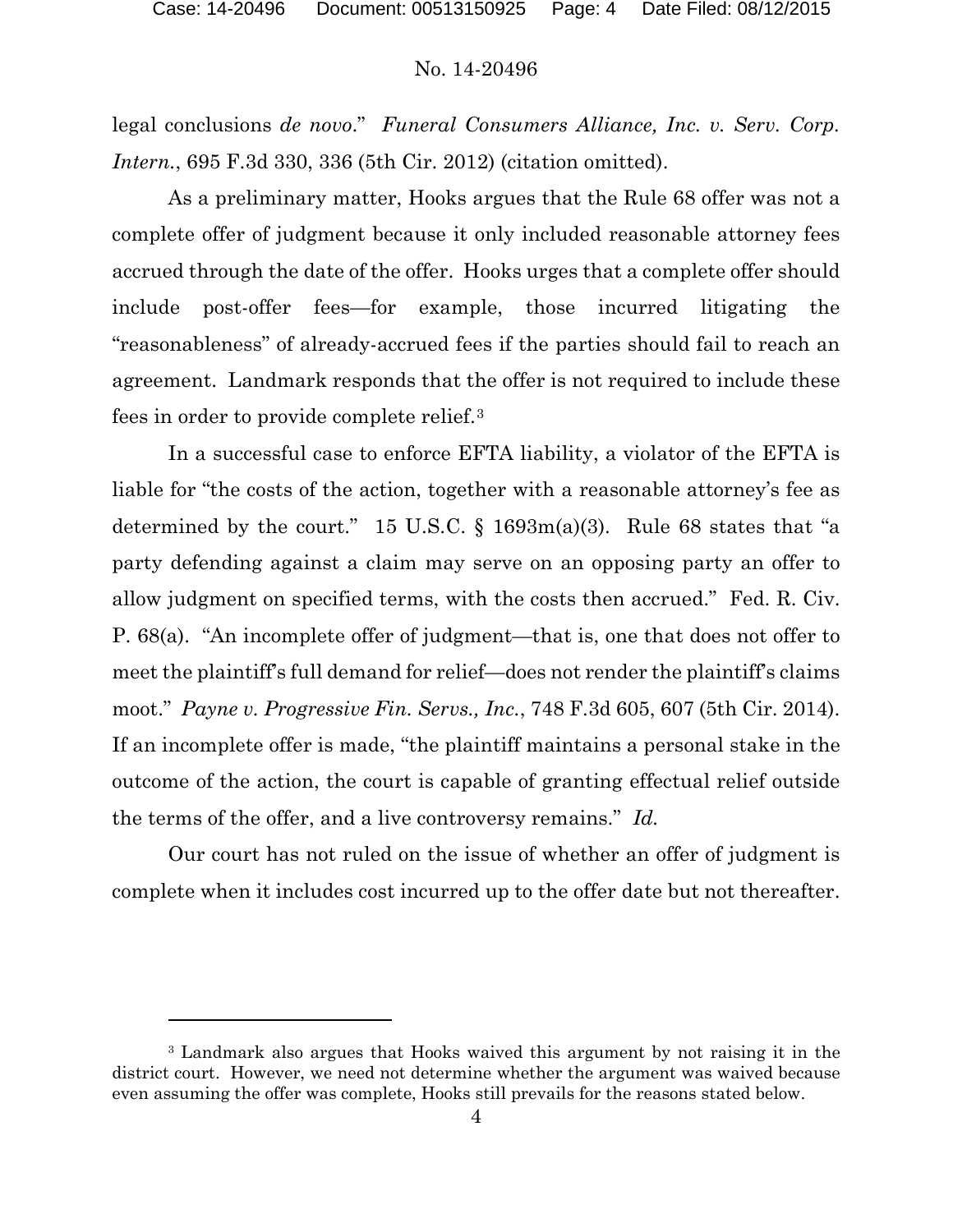Other courts have reached differing conclusions as to what fees must be included in order for an offer to be complete in similar scenarios.[4](#page-4-0) 

We do not express an opinion about whether an offer must include postoffer fees in order to provide complete relief.[5](#page-4-1) Were the offer incomplete, Hooks's individual claim was not mooted under *Payne*. As discussed below, were the offer complete, Hooks's individual claim—and thus the class claims were not mooted by the unaccepted offer. Therefore, as the outcome of our decision does not hinge on the completeness of the offer, we do not determine whether Landmark's offer was complete by only offering costs "then accrued."

l

<span id="page-4-0"></span><sup>4</sup> *See, e.g., Guerrero v. Cummings*, 70 F.3d 1111, 1113−14 (9th Cir. 1995) (holding that a Rule 68 offer including "attorney fees and costs incurred by this plaintiff prior to the date of this offer in an amount to be set by the court," was not ambiguous because it was only the reasonableness of the fees incurred before the offer, not whether post-offer fees were available, that was left to be determined); *Holland v. Roeser*, 37 F.3d 501, 504 (9th Cir. 1994) (holding that post-offer fees incurred in preparing the fee-petition—which would be later determined by the court—was an ambiguous limitation on attorney's fees not allowed in § 1983 cases); *Irvine v. I.C. Sys., Inc.*, No. 14-CV-01329-PAB-KMT, 2015 WL 1509764, at \*1, \*3 (D. Colo. March 30, 2015) (holding a Rule 68 offer incomplete when it included fees "incurred herein as agreed to by the parties or as determined by the Court"); *Barech v. City of Portland*, No. 3:14-CV-00328-AC, 2015 WL 920025, at \*2, \*4 (D. Or. March 3, 2015) (holding that an offer including reasonable fees "to be determined by the court, as of the date of this offer" was not ambiguous and not limited to only plaintiff's claims brought under statutes authorizing fee awards); *Lobianco v. Hayter*, 944 F. Supp. 2d 1183, 1186 (N.D. Fla. 2013) ("The Defendants' offer of judgment did not provide complete relief to Plaintiff because it only offered to pay costs and attorney's fees as of the date of the offer, thereby excluding post-offer fees incurred in establishing the amount of compensable attorney fees."); *Hernandez v. Asset Acceptance, LLC*, 279 F.R.D. 594, 597 (D. Colo. 2012) (holding that, in the Fair Debt Collection Practices Act context, complete relief should include attorney's fees expended after the receipt of the Rule 68 offer).

<span id="page-4-1"></span><sup>&</sup>lt;sup>5</sup> There exist valid arguments on either side of the issue. On the one hand, Rule 68 states that the offer must only include costs "then accrued." On the other hand, if a defendant offered to pay reasonable costs "then accrued," but then later disputed plaintiff's requested fees, any subsequent fees spent litigating this issue could eat into plaintiff's recovery. This may result in plaintiff being made less than whole, and could in fact eliminate the entire recovery when, in cases such as this, there is a low cap to the total damages allowed.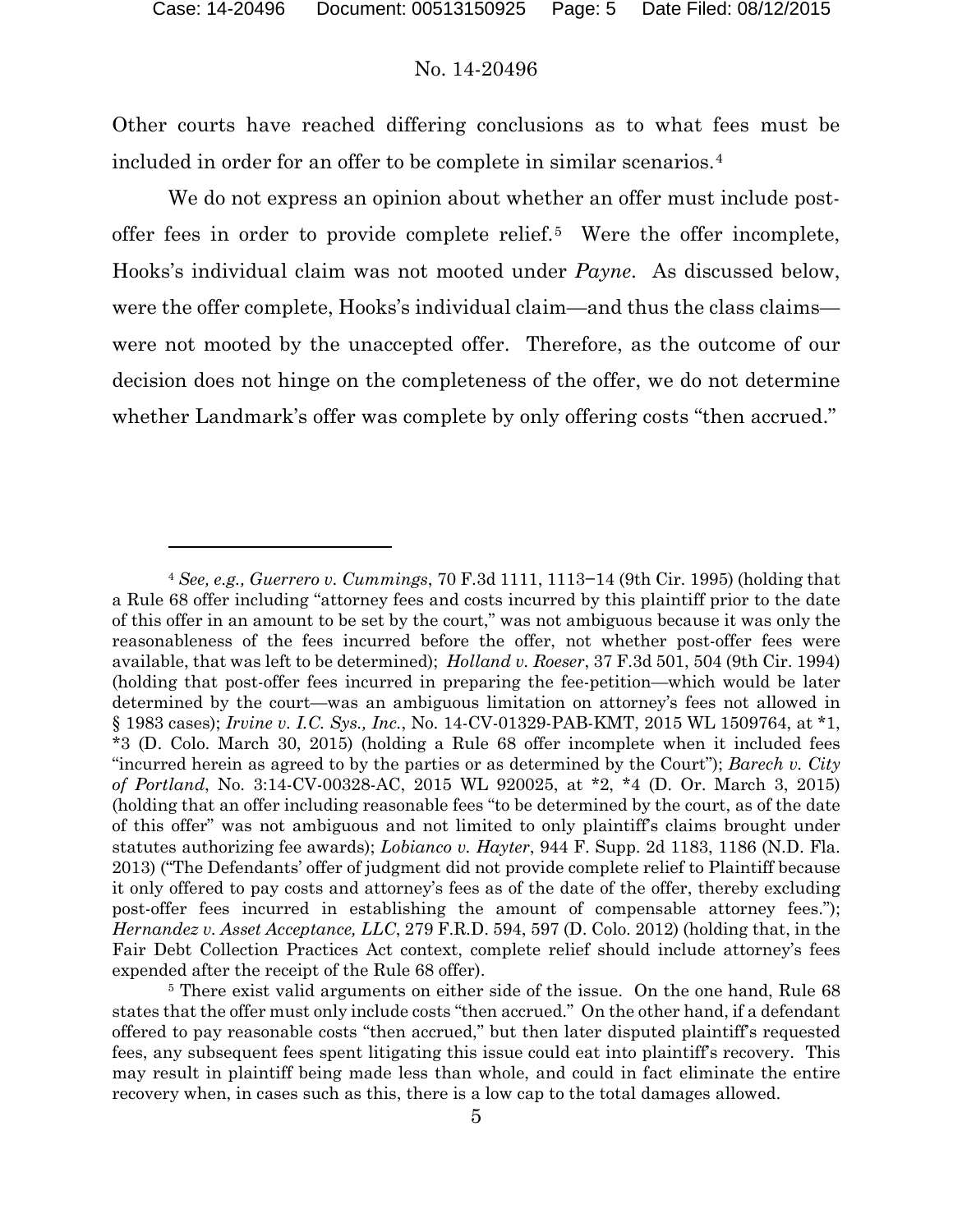$\overline{a}$ 

## No. 14-20496

#### **III**

We now turn to whether Landmark's Rule 68 offer, assuming it were complete, mooted Hooks's individual claim and the class action claims. Rule 68(a) states that if the opposing party accepts the offer in writing, and the offer and acceptance are filed with the court, "[t]he clerk must then enter judgment." Fed. R. Civ. P. 68(a). Rule 68 also states that "[a]n unaccepted offer is considered withdrawn." Fed. R. Civ. P. 68(b). The doctrine of mootness requires that "[t]he parties must continue to have a personal stake in the outcome of the lawsuit." *Lewis v. Cont'l Bank Corp.*, 494 U.S. 472, 478 (1990) (internal quotation marks and citation omitted). A plaintiff's claim is not moot "[a]s long as [he has] a concrete interest, however small, in the outcome of the litigation." *Chafin v. Chafin*, 133 S. Ct. 1017, 1023 (2013) (citation omitted). "A case becomes moot only when it is impossible for a court to grant any effectual relief whatever to the prevailing party." *Knox v. Serv. Emps. Intern. Union, Local 1000*, 132 S. Ct. 2277, 2287 (2012) (internal quotation marks and citation omitted). "Defendant-induced mootness is viewed with caution because 'there exists some cognizable danger of recurrent violation' where 'a defendant . . . follows one adjudicated violation with others.'" *Fontenot v. McGraw*, 777 F.3d 741, 747 (5th Cir. 2015) (quoting *United States v. W.T. Grant Co.*, 345 U.S. 629, 633, 634 (1953)).

The Supreme Court in *Genesis Healthcare Corp. v. Symczyk*, declined to resolve a circuit split over "whether an unaccepted offer that fully satisfies a plaintiff's claim is sufficient to render the claim moot" when a Fair Labor Standards Act class has not been certified yet. 133 S. Ct. 1523, 1528−29  $(2013).<sup>6</sup>$  $(2013).<sup>6</sup>$  $(2013).<sup>6</sup>$  Rather, because the Court concluded that this issue had been waived

<span id="page-5-0"></span><sup>6</sup> We recognize that the Supreme Court recently granted certiorari to resolve the issue presented in this case. *Gomez v. Campbell-Ewald*, 768 F.3d 871 (9th Cir. 2014), *cert. granted*,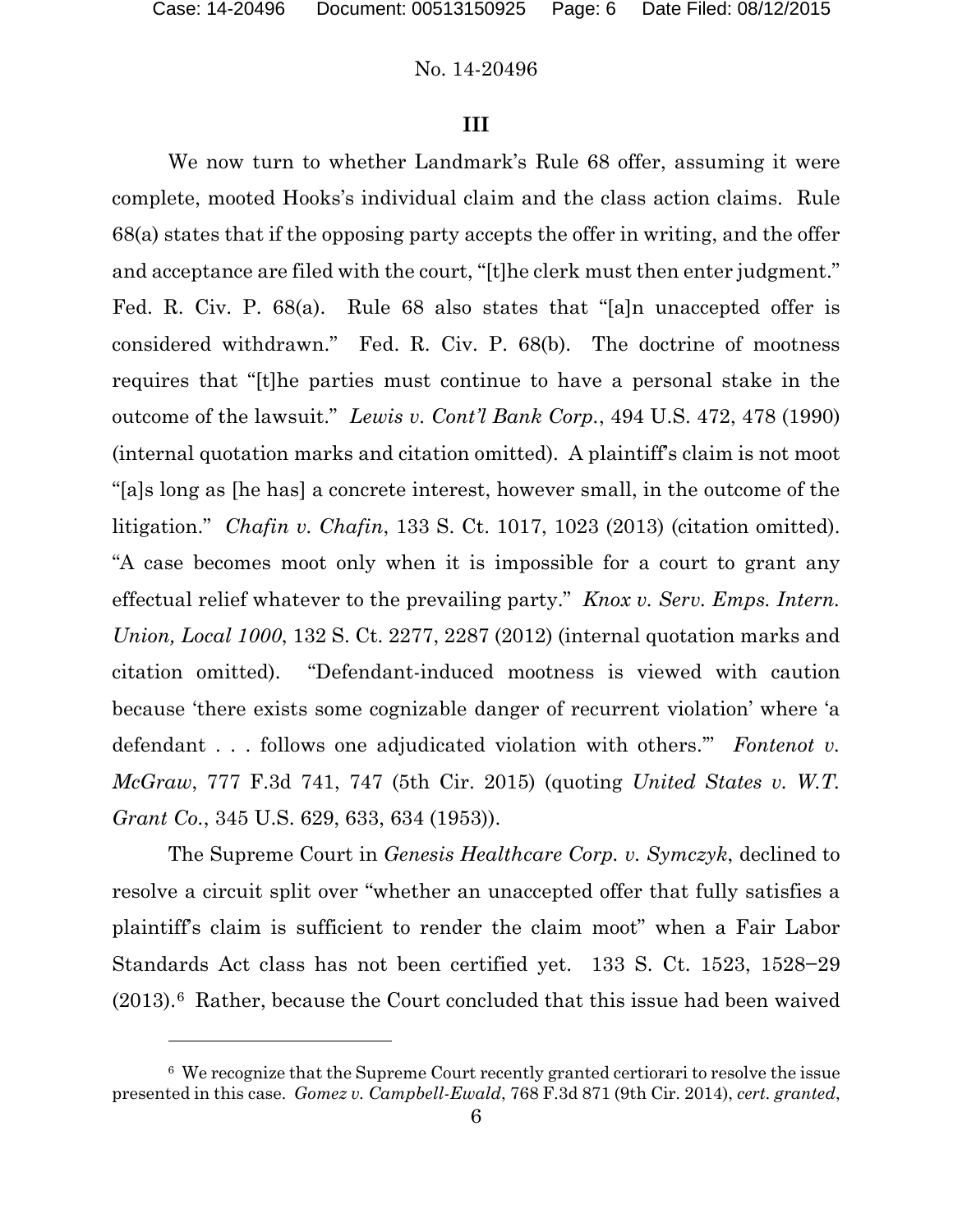$\overline{a}$ 

## No. 14-20496

by the parties, the *Genesis* Court merely assumed, without deciding, that the individual claim became moot after the Rule 68 offer of judgment. *Id.* at 1532. The Court ultimately held that the plaintiff had "no personal interest in representing putative, unnamed claimants, nor any other continuing interest that would preserve her suit from mootness," based on the assumption that the unaccepted Rule 68 offer mooted the individual's claim. *Id.*

Justice Kagan, joined by Justices Ginsburg, Breyer, and Sotomayor declined to assume the mootness of the individual claim and, therefore, addressed the offer's effect on the named plaintiff's claim in dissent, stating that "an unaccepted offer of judgment cannot moot a case[,] . . . however good the terms." *Id.* at 1533 (Kagan, J., dissenting). Justice Kagan also noted that, generally, an unaccepted offer is a legal nullity and "[n]othing in Rule 68 alters that basic principle; to the contrary, that rule specifies that '[a]n unaccepted offer is considered withdrawn.'" *Id.* at 1534 (Kagan, J., dissenting) (citing Rule 68). Justice Kagan cautioned "the Third Circuit: Rethink your mootness-byunaccepted-offer theory. And a note to all other courts of appeals: Don't try this at home." *Id.* (Kagan, J., dissenting).

Our circuit has not finally resolved whether a complete Rule 68 offer of judgment moots an individual's claim.[7](#page-6-0) We addressed this issue in *Mabary v.* 

<sup>135</sup> S. Ct. 2311 (2015). The parties have not requested a stay pending the outcome of that case, and due to uncertainty of timing and nature of resolution, we ordinarily do not wait in such situations. *See generally United States v. Lopez-Velasquez*, 526 F.3d 804, 808 n.1 (5th Cir. 2008); *cf. United States v. Escalante-Reyes*, 689 F.3d 415, 431 n. 8 (5th Cir. 2013)(en banc)(Smith, J., dissenting)(although the issue in that case was presented in a case where certiorari was granted, the court addressed it without waiting for the Supreme Court's decision).

<span id="page-6-0"></span><sup>7</sup> We have seen Rule 68 offers to individuals in the class action context but never determined whether a complete Rule 68 would in fact moot an individual's claim. *See Krim v. pcOrder.com, Inc.*, 402 F.3d 489, 502 (5th Cir. 2005) (citing *Zeidman v. J. Ray McDermott & Co.*, 651 F.2d 1030, 1045 (5th Cir. Unit A July 1981)). In *Krim*, investors in pcOrder.com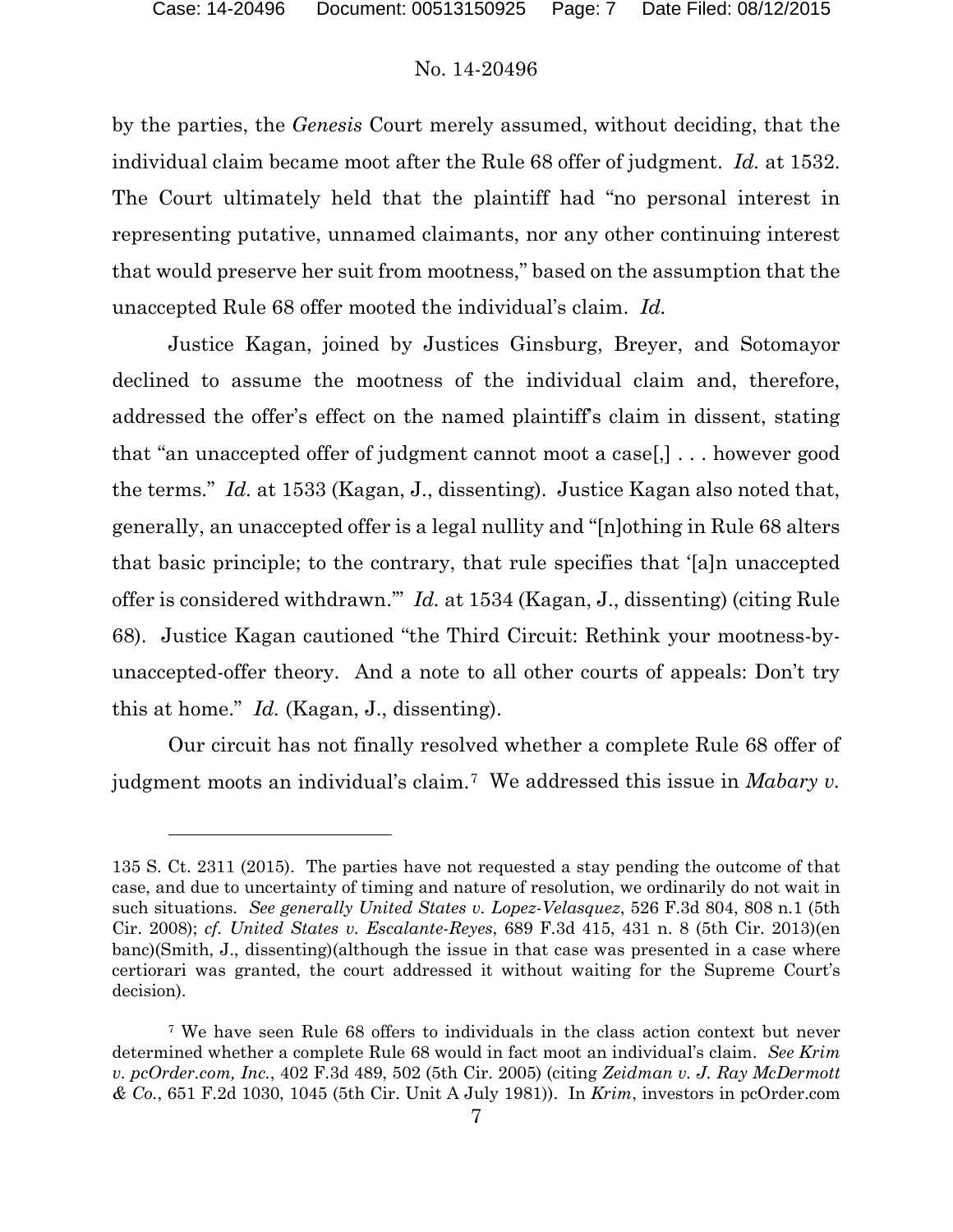l

#### No. 14-20496

*Home Town Bank, N.A.,* 771 F.3d 820 (5th Cir. 2014), *opinion withdrawn* (Jan. 8, 2015) but then withdrew the opinion at the parties' request while the petition for rehearing was pending. The Third, Fourth, Sixth, Seventh, Tenth, and Federal Circuits have all held that a complete Rule 68 offer moots an individual's claim. *See Diaz v. First Am. Home Buyers Prot. Corp.*, 732 F.3d 948, 953 n.5 (9th Cir. 2013) (collecting cases). By contrast, the Second, Ninth, and Eleventh Circuits have held that an unaccepted Rule 68 offer cannot moot an individual's claim. *See McCauley v. Trans Union, L.L.C.*, 402 F.3d 340, 342 (2d Cir. 2005); *Diaz*, 732 F.3d at 954−55; *Stein v. Buccaneers Ltd. P'ship*, 772 F.3d 698, 702−04 (11th Cir. 2014). The Second Circuit provided little explanation in adopting this rule, *see McCauley*, 402 F.3d at 342, and the Ninth Circuit noted that it was in the minority but found persuasive Justice Kagan's dissent in *Genesis*. *Diaz*, 732 F.3d at 954−55. The Ninth and Eleventh Circuits are the only circuits to consider this issue post-*Genesis*.

We conclude that the reasoning of the Ninth and Eleventh Circuits is more persuasive and therefore hold that an unaccepted offer of judgment to a named plaintiff in a class action "is a legal nullity, with no operative effect." *Genesis*, 133 S. Ct. at 1533 (Kagan, J., dissenting); *Diaz*, 732 F.3d at 954−55; *Stein,* 772 F.3d at 702−04. It is hornbook law that the rejection of an offer

brought a securities class action under Sections 11 and 15 of the Securities Act of 1933. *Id.* at 491. The district court denied the plaintiffs' motion to certify a class and dismissed the case for lack of subject matter jurisdiction. *Id.* at 492−94. As to one named plaintiff, the district court found the individual claim moot because the defendants "had offered [him] a settlement equal to his full recovery under the statute." *Id.* at 493. On appeal, however, this court stated that the appellants did "not dispute that a full settlement offer, even if refused, would dispose of [the] individual claims." *Id.* at 502. The *Krim* court merely noted that an argument regarding the individual investor's mootness was not before it and instead held that the district court did not abuse its discretion by not awarding prejudgment interest to the named plaintiff because it was not required under the applicable securities statute. *Id.* at 502−03.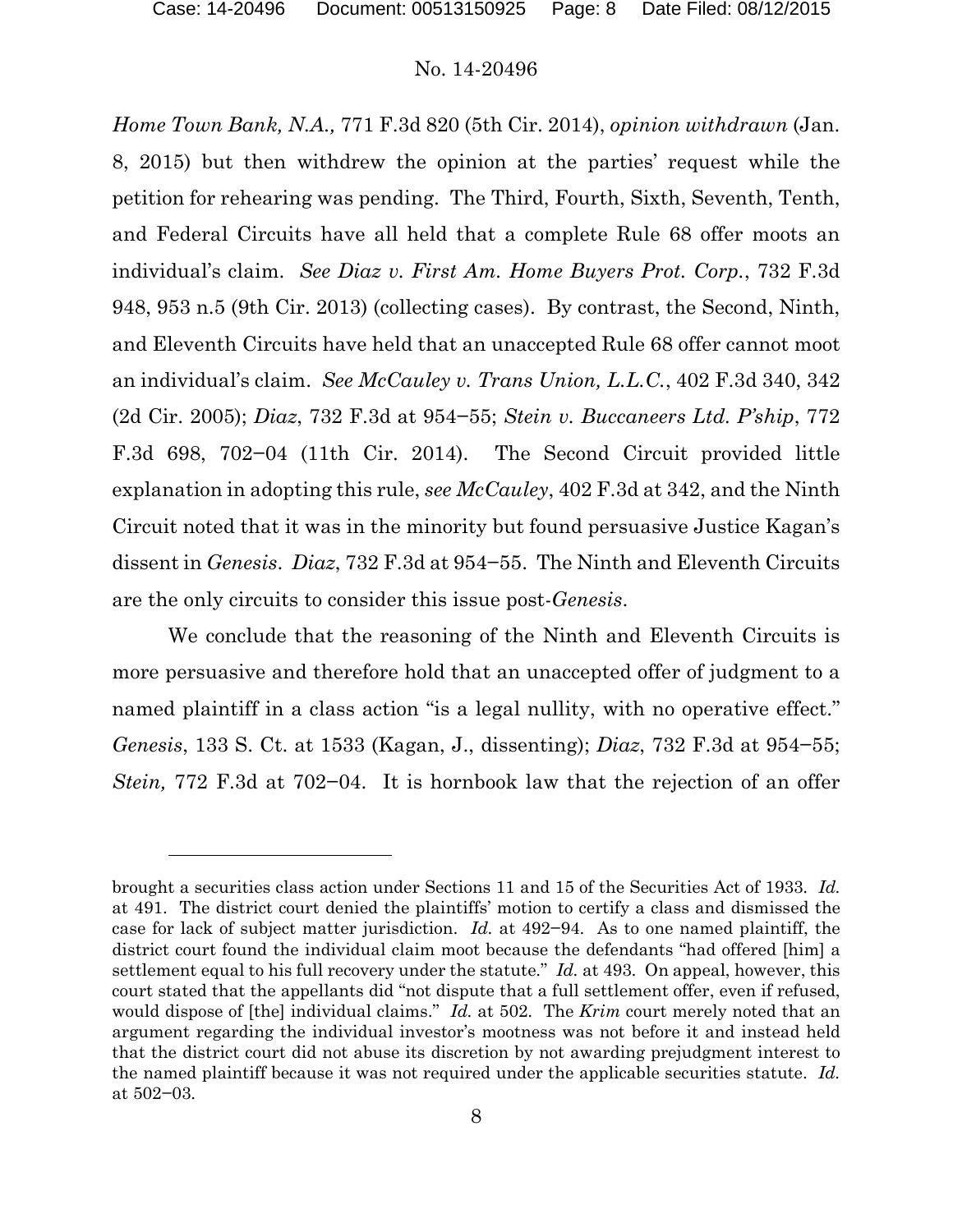nullifies the offer. 1 WILLISTON ON CONTRACTS § 5:3 (4th ed.) ("When an offer has been rejected, it ceases to exist . . . ."). We agree that "[n]othing in Rule 68 alters that basic principle," and, in fact, Rule 68 considers an unaccepted offer to be withdrawn. *Genesis*, 133 S. Ct. at 1534 (Kagan, J., dissenting); Fed. R. Civ. P. 68(b); *Diaz*, 732 F.3d at 954-55. "Giving controlling effect to an unaccepted Rule 68 offer . . . is flatly inconsistent with the rule." *Stein*, 772 F.3d at 702. The court is not deprived of the ability to enter relief—and thus the claim is not mooted—when a named plaintiff in a putative class action rejects a settlement offer from the defendant. *See Knox*, 132 S. Ct. at 2287. "An 'offer,' rather than 'order,' 'ruling,' or other like terms, gives the offeree the ability to accept its terms or reject it and proceed unhindered." *Yaakov v. ACT, Inc.*, 987 F. Supp. 2d 124, 128 (D. Mass. 2014). We agree that "[a] plaintiff seeking to represent a class should be permitted to accept an offer of judgment on her individual claims under Rule 68, receive her requested individual relief, and have the case dismissed, or reject the offer and proceed with the class action." *Id.*

We have previously expressed concern for defendant-induced mootness in the class action context where defendants may attempt to "pick off" individual plaintiffs before class certification "[b]y tendering to the named plaintiffs the full amount of their personal claims each time suit is brought as a class action." *Zeidman v. J. Ray McDermott & Co.*, 651 F.2d 1030, 1050 (5th Cir. Unit A July 1981). A contrary ruling would serve to allow defendants to unilaterally moot named-plaintiffs' claims in the class action context—even though the plaintiff, having turned the offer down, would receive no actual relief. Even assuming Landmark's offer were complete, it did not moot Hooks's claim as the named plaintiff in the putative class action. Given that Hooks's